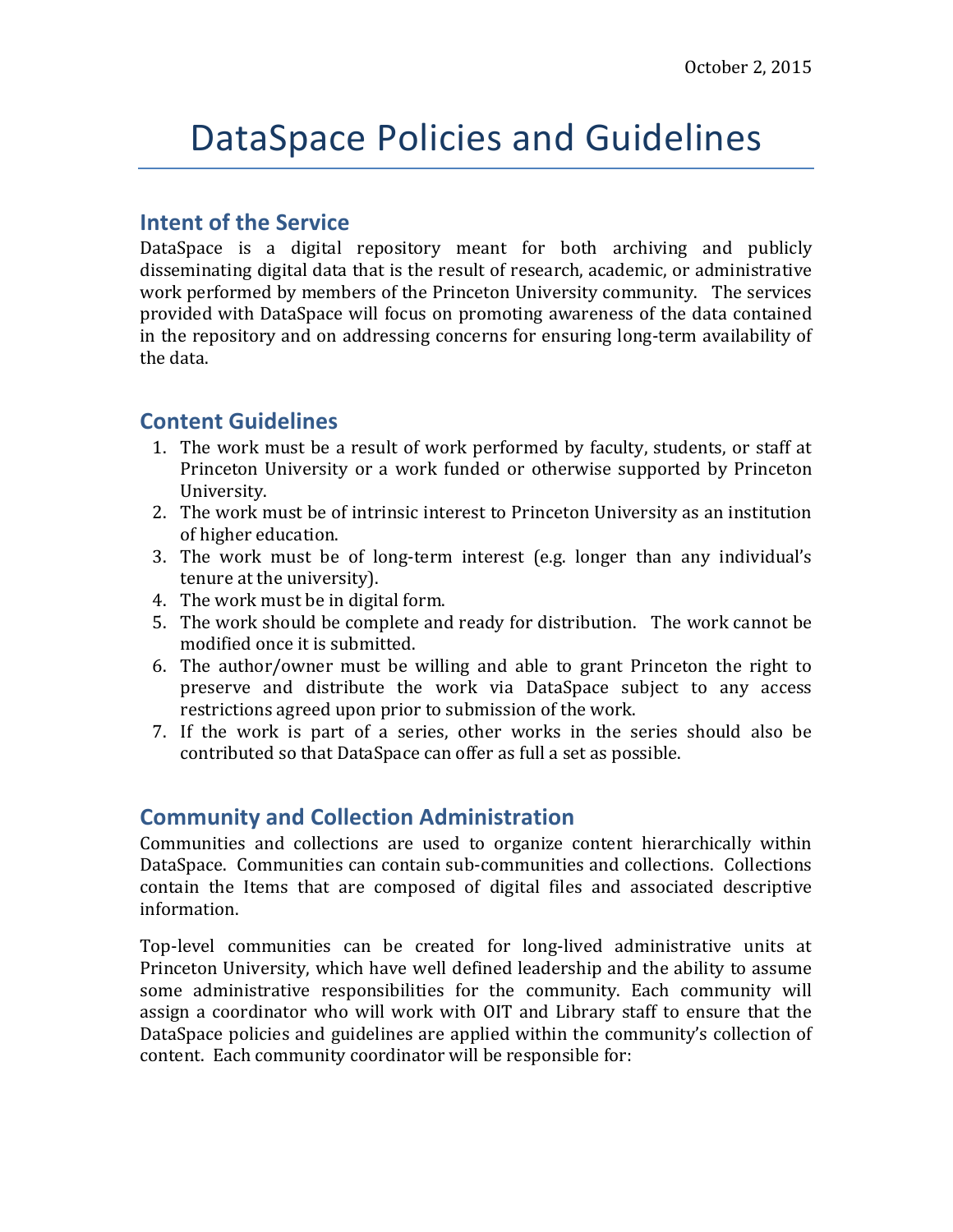- Coordinating requests for the creation of new sub-communities, collections, and submitter accounts
- Customize the community's pages with appropriate logos, descriptive text, and licensing information
- Understanding and observing University policies relevant to DataSpace, and educating community submitters regarding these policies
- Developing more detailed policies and guidelines specific to collections within the community where necessary
- Deciding upon a submission workflow for each collection
- Overseeing the submission approval processes
- Notifying OIT's DataSpace administrator of organizational changes affecting submissions

OIT DataSpace system administrators will be responsible for:

- Creating communities, sub-communities, collections, and submitter accounts as approved by community coordinators
- Ensuring the files and metadata contained in the repository are accessible
- Withdrawing items from the repository leaving "tombstone" records indicating that the item has been withdrawn

Princeton University Library staff will provide assistance for determining the most appropriate file formats and descriptive metadata that will help ensure the discoverability and long-term usability of the data.

# **Access Policy**

The general intent is to make all content in DataSpace publicly accessible. However, there may be certain special circumstances under which depositors need to restrict access to content. In these cases, the restrictions should remain in place for a welldefined and reasonably short period of time  $(e.g. no more than X years)$  after which the content will be made publicly available. Other repositories services (i.e. WebSpace or SharePoint) should be used to store data that should be shared only with a select set of users.

# **System Availability**

The DataSpace system will not be treated as a business critical application where availability is concerned. The system will have very limited redundancy or failover capabilities. Preserving the data in the repository is of the utmost importance, but maintaining continuous availability of the system is a much lower priority.

# **User Accounts**

User accounts are required for submitting content to the repository, for managing submission workflow processes, and for managing communities and collections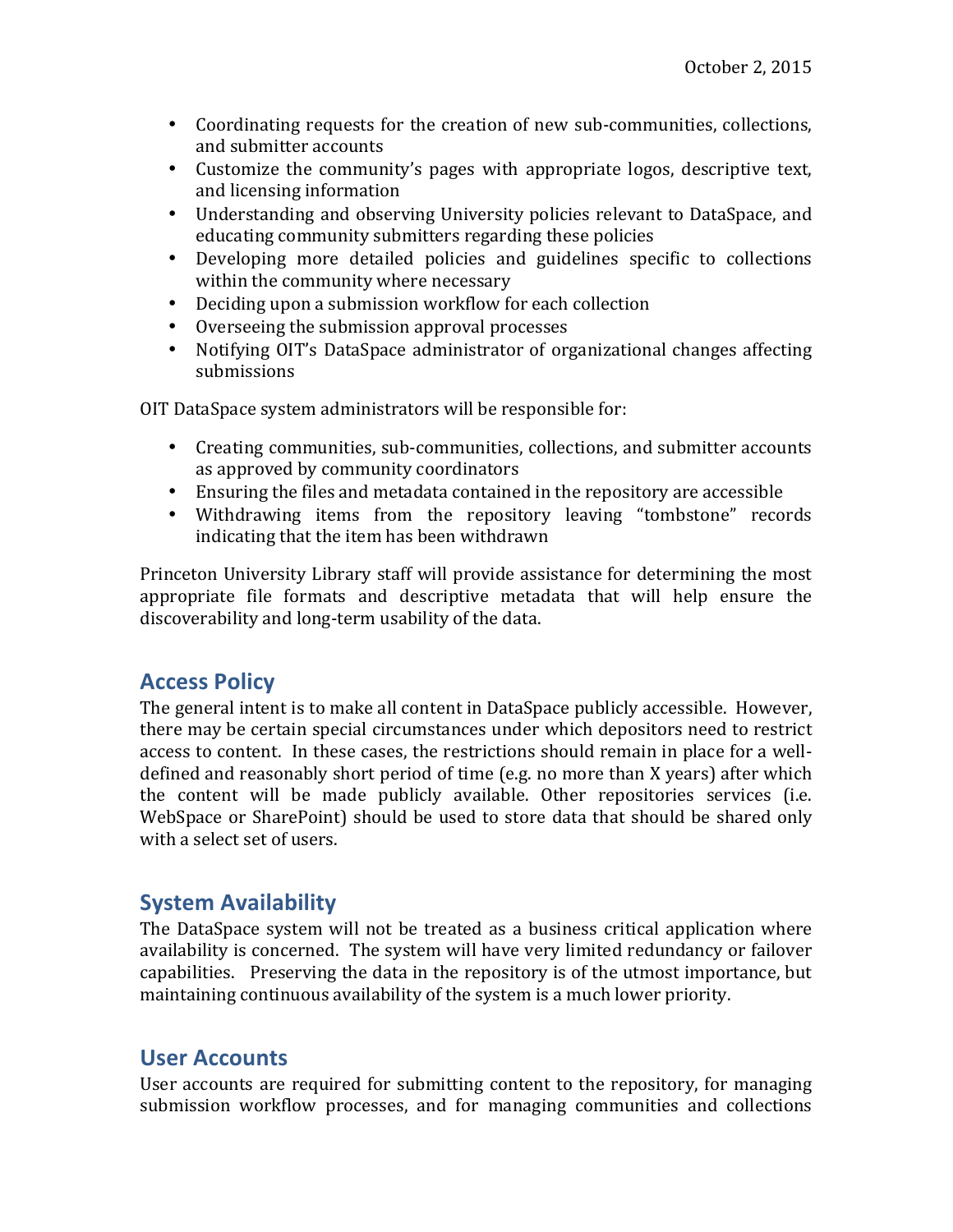within the repository. They are not required for accessing publicly available content held in the repository.

To obtain an account, a request must be submitted to the OIT DataSpace administrator via e-mail. The requestor must have a University NetID. The relevant community coordinator and DataSpace administrator must approve the creation of the account. DataSpace will store a local copy of the user's NetID and e-mail address. DataSpace will pass the user to the University's Central Authentication System for authentication. User passwords will never be retrieved by or stored within the DataSpace system.

Users whose University NetID have been disabled, typically because they have left the University, will no longer be allowed to login to DataSpace and therefore will not be able to submit any new content.

Users who have submitted content to DataSpace should update the DataSpace administrator with any changes in contact information. This information may be used should we need to have discussions about content at any point in the future.

# **Deposit License**

In order for DataSpace to reproduce, translate and distribute your submission worldwide your agreement to the following terms is necessary. Please take a moment to read the terms of this license.

By clicking through this license, you (the author(s) or creator(s) or copyright  $owner(s)$ ) grant to Princeton University the non-exclusive right to reproduce, translate (as defined below), and/or distribute your submission (including the abstract) worldwide in electronic format.

You agree that Princeton University may translate the submission to any medium or format for the purpose of preservation.

You also agree that Princeton University may keep more than one copy of this submission for purposes of security, back-up, and preservation.

You represent that the submission is your original work, and/or that you have the right to grant the rights contained in this license. You represent that your submission does not, to the best of your knowledge, infringe upon anyone's copyright. You also represent, to the best of your knowledge, that public distribution of your submission will not violate the personal privacy rights of any group or individual.

If the submission contains material for which you do not hold copyright, you represent that you have obtained the unrestricted permission of the copyright owner to grant Princeton University the rights required by this license, and that such third-party owned material is clearly identified and acknowledged within the text or content of the submission.